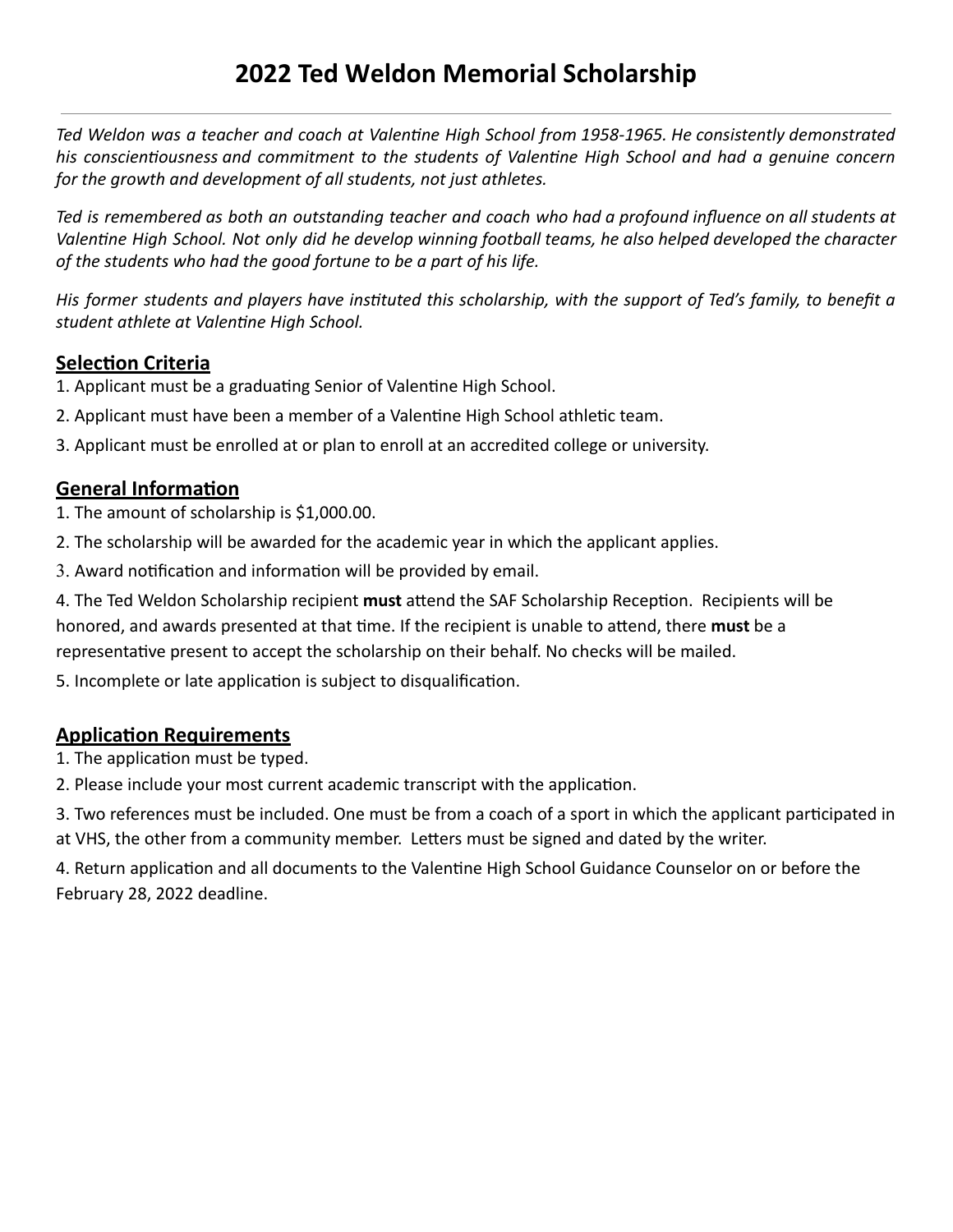## **2022 Ted Weldon Memorial Scholarship**

| Name                              | Phone                        |  |  |
|-----------------------------------|------------------------------|--|--|
| Address                           |                              |  |  |
| E-Mail Address                    | Class Rank GPA ACT Composite |  |  |
| College you plan to attend        |                              |  |  |
| Intended major or course of study |                              |  |  |
| Academic year applying for        |                              |  |  |

1. Please list all school and community activities that you participate in.

 **2. Please give details of work experience.**

 **3. Please explain your career plans and/or goals after college.** 

- **4. Have you applied for or received other scholarships? Please give details.**
- **5. Please explain your need for this scholarship.**